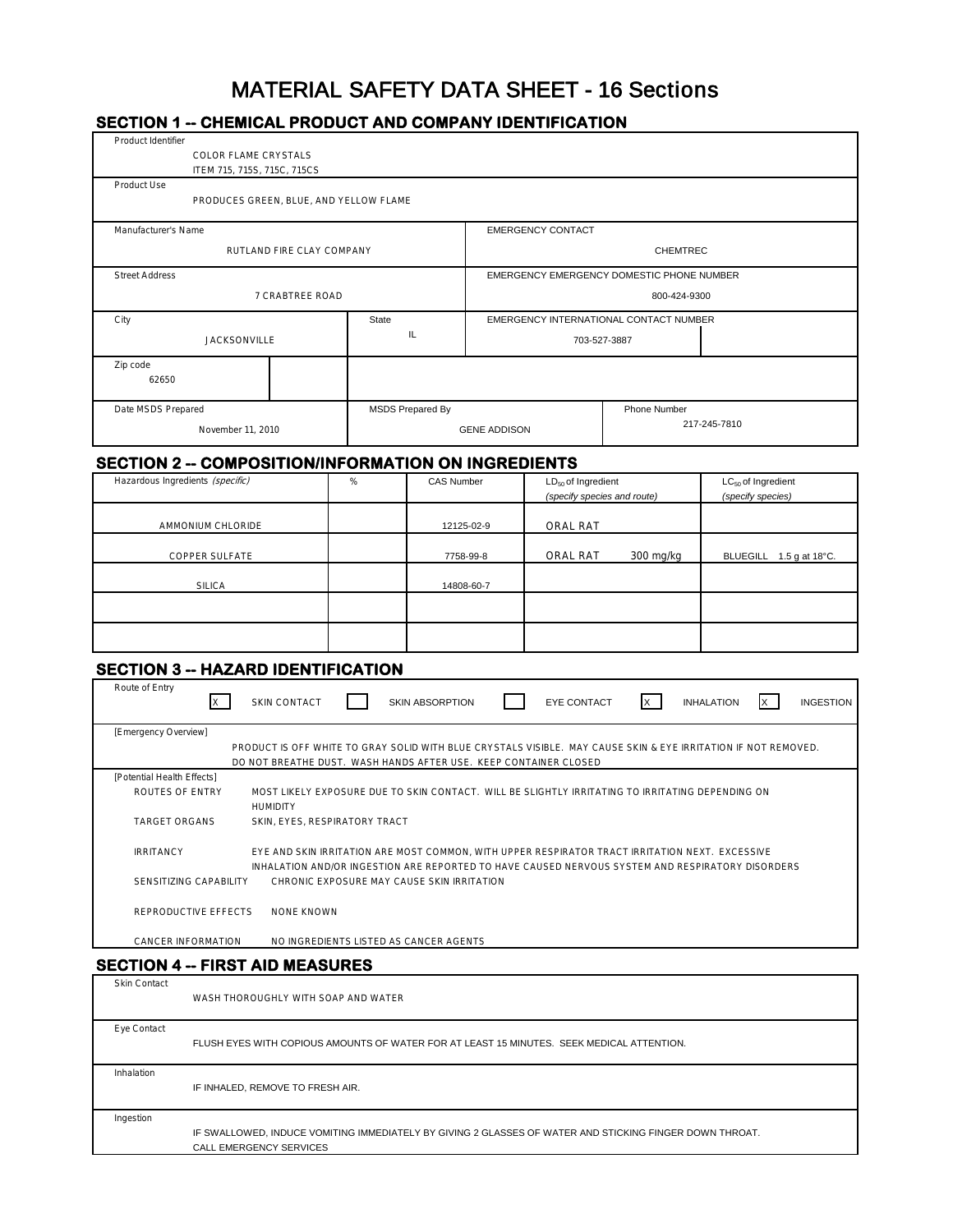### *Product Identifier*

### **SECTION 5 -- FIRE FIGHTING MEASURES**

| <b>YES</b><br>Flammable                                                                          |                                                    | <b>NO</b> | If yes, under what conditions |  |  |
|--------------------------------------------------------------------------------------------------|----------------------------------------------------|-----------|-------------------------------|--|--|
| Means of Extinction                                                                              | WATER SPRAY, FOAM, CARBON DIOXIDE, OR DRY CHEMICAL |           |                               |  |  |
| Flashpoint (°F) and Method                                                                       | N/A                                                |           |                               |  |  |
| Auto ignition Temperature (°F)<br>N/A                                                            |                                                    |           |                               |  |  |
| <b>Hazardous Combustion Products</b><br>CARBON MONOXIDE, CARBON DIOXIDE, HYDROCARBON BY PRODUCTS |                                                    |           |                               |  |  |

### **SECTION 6 -- ACCIDENTAL RELEASE MEASURES**

| <b>Environmental Precautions</b> | PREVENT LARGE OUANTITY OF MATERIAL FROM BEING WASHED INTO WATERWAYS OR SEWERS      |
|----------------------------------|------------------------------------------------------------------------------------|
| Cleanup Procedures               | SWEEP UP FOR DISPOSAL IN ACCORDANCE WITH ALL LOCAL. STATE, AND FEDERAL REGULATIONS |
| Personal Protection              | WEAR SAFEWAY EYEWEAR. IMPERVIOUS GLOVES, AND RESPIRATORS FOR LARGE SPILLS          |

### **SECTION 7 -- HANDLING AND STORAGE**

Handling Procedures and Equipment

NO SPECIAL HANDLING REQUIREMENTS

Special Mixing and Handling Instructions

NONE

Storage Requirements

Г

KEEP CONTAINER TIGHTLY CLOSED AND PROPERLY LABELED.

### **SECTION 8 -- EXPOSURE CONTROL / PERSONAL PROTECTION**

| <b>Exposure Limits</b>                         | <b>OSHA PEL</b><br>OTHER (Specify)<br><b>ACGIH TLV</b><br>X<br>20 mg/m $3$<br>30 mg/m $3$ |
|------------------------------------------------|-------------------------------------------------------------------------------------------|
|                                                | Specific Engineering Controls (Such as ventilation, enclosed process)                     |
|                                                | <b>GENERAL VENTILATION</b>                                                                |
|                                                |                                                                                           |
| Personal Protective Equipment<br><b>GLOVES</b> | <b>EYEWEAR</b><br><b>FOOTWEAR</b><br><b>CLOTHING</b><br><b>OTHER</b><br><b>RESPIRATOR</b> |
| If checked, please specify type                |                                                                                           |
| <b>GLOVES</b>                                  | IF PREFERRED, USE LATEX, VINYL, OR RUBBER GLOVES WHILE WORKING WITH PRODUCT               |
| <b>EYEWEAR</b>                                 | IF PREFERRED, WEAR GLASSES OR SAFETY GLASSES WHILE APPLYING PRODUCT                       |
|                                                |                                                                                           |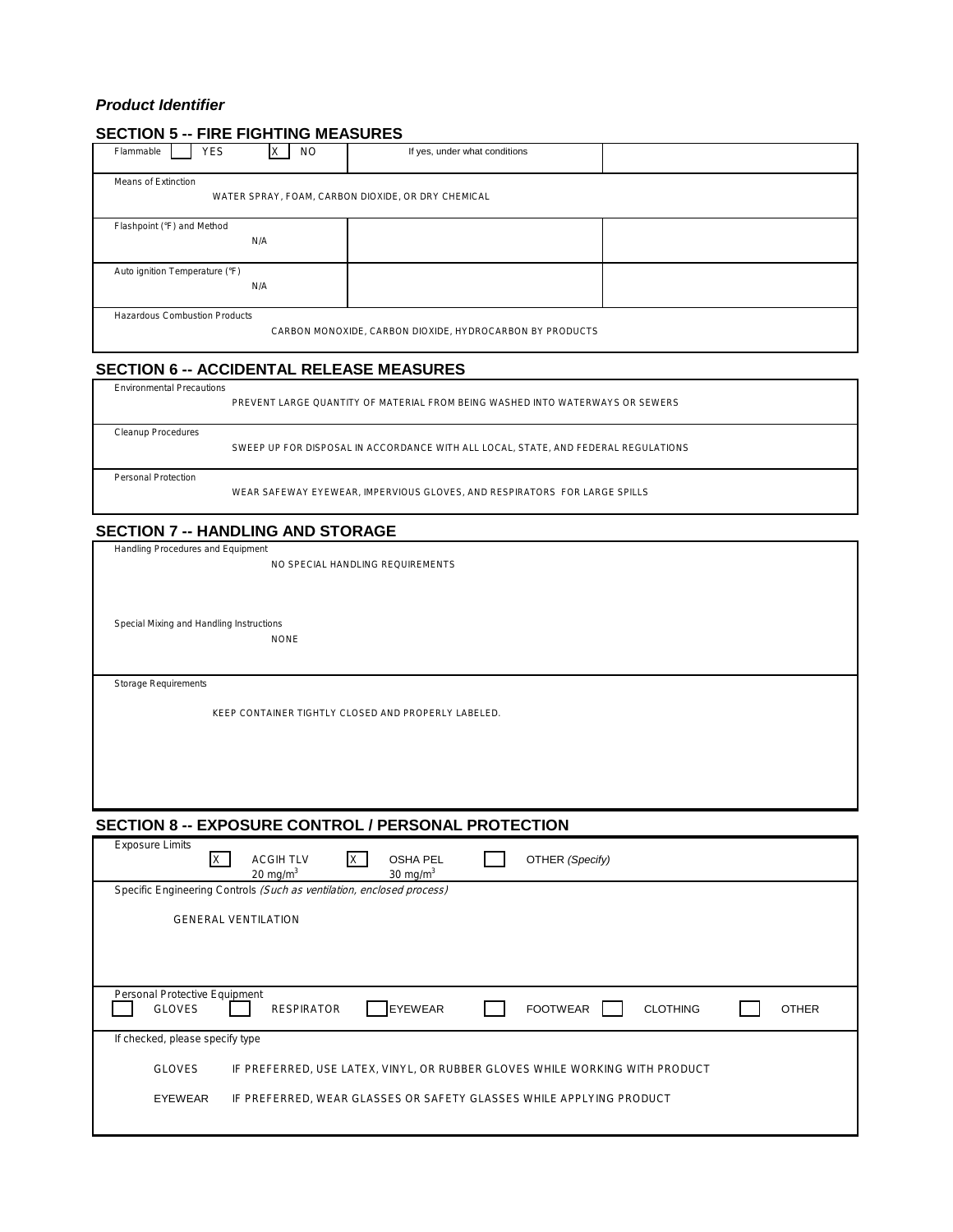### *Product Identifier*

### **SECTION 9 -- PHYSICAL AND CHEMICAL PROPERTIES**

| <b>Physical State</b>                        | Odor and appearance                   | Odor Threshold (ppm)  |
|----------------------------------------------|---------------------------------------|-----------------------|
| <b>GRANULAR</b>                              | <b>ODORLESS GRANULES WITH</b>         | N/A                   |
|                                              | <b>BLUE CRYSTALS</b>                  |                       |
| <b>Specific Gravity</b>                      | Vapor Density (Air = 1)               | Vapor Pressure (mmHg) |
| N/A                                          | A                                     | N/A                   |
|                                              |                                       |                       |
| (Butyl Acetate=1)<br><b>Evaporation Rate</b> | Boiling Point (°F)                    | Freezing Point (°F)   |
| N/A                                          | N/A                                   | N/A                   |
|                                              |                                       |                       |
| pH                                           | Coefficient of Water/Oil Distribution | [Solubility in Water] |
| LOW pH IN AQUEOUS SOLUTION                   | N/A                                   | 15%                   |

### **SECTION 10 -- STABILITY AND RELIABILITY**

| <b>Chemical Stability</b>                           | If no, under which conditions?      |
|-----------------------------------------------------|-------------------------------------|
| <b>YES</b><br><b>NO</b>                             |                                     |
| Incompatibility with other substances               | If yes, which ones?                 |
| <b>YES</b><br><b>NO</b>                             | ACIDS, ALKALI, AND THEIR CARBONATES |
|                                                     |                                     |
| Reactivity, and under what conditions?              |                                     |
|                                                     |                                     |
| EVOLVES TOXIC FUMES AT 653°F, COPPER FUMES AT 1000° |                                     |
|                                                     |                                     |
|                                                     |                                     |
|                                                     |                                     |
| Hazardous Decomposition Products                    |                                     |
|                                                     |                                     |
|                                                     |                                     |
|                                                     |                                     |

### **SECTION 11 -- TOXICOLOGICAL INFORMATION**

Effects of Acute Exposure

INGESTION-GIVE TWO GLASSES OF WARM WATER AND CALL PHYSICIAN EYE CONTACT-FLUSH WITH WARM WATER 15 MINUTES, GET PROMPT MEDICAL ATTENTION. SKIN-WASH WITH SOAP AND Water INHALATION-REMOVE TO FRESH AIR

| <b>Effects of Chronic Exposure</b> |
|------------------------------------|
|------------------------------------|

IRRITANT TO EYES, SKIN, & MUCOUS MEMBRANES.

| Irritancy of Product                 |                   |                                   |
|--------------------------------------|-------------------|-----------------------------------|
|                                      | MILD TO SLIGHT    |                                   |
| <b>Skin Sensitization</b>            |                   | Respiratory Sensitization         |
|                                      | <b>NONE KNOWN</b> | <b>NONE KNOWN</b>                 |
|                                      |                   |                                   |
| Carcinogenicity-IARC                 |                   | Carcinogenicity-ACGIH             |
|                                      | <b>NONE KNOWN</b> | <b>NONE KNOWN</b>                 |
| Reproductive Toxicity                |                   | Teratogenicity                    |
|                                      | <b>NONE KNOWN</b> | <b>NONE KNOWN</b>                 |
|                                      |                   |                                   |
| Embryotoxicity                       | <b>NONE KNOWN</b> | Mutagenicity<br><b>NONE KNOWN</b> |
|                                      |                   |                                   |
| Name of Synergistic Products/Effects |                   |                                   |
|                                      | <b>NONE KNOWN</b> |                                   |
|                                      |                   |                                   |